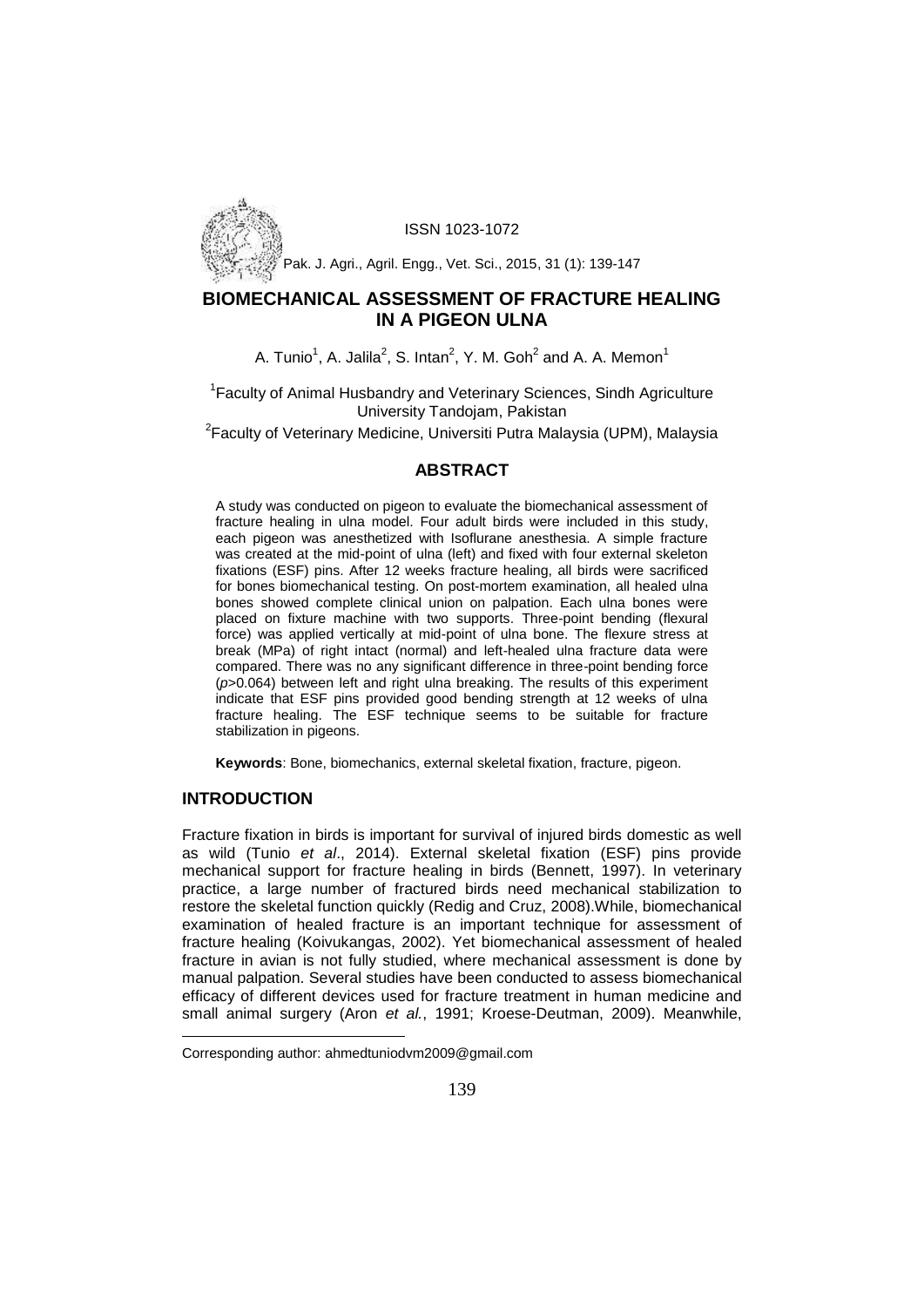very limited information is available about biomechanical assessment of fracture healing in bird model. In addition, external skeletal fixation (ESF) pins are the best choice for fracture fixation technique in birds, because ESF pins along with acrylic column fixation have ability to resist the strength, torsion and compression (Redig, 2000; Sanaei *et al*., 2011). Furthermore, biomechanical study is needed to assess the usefulness of fracture stabilization technique with ESF in birds (Jalila *et al*., 2004). Various biomechanical testing methods are used, such as torsion, tension, compression and bending test are performed on animal models (An *et al*., 1999; Koivukangas, 2002; Kroese-Deutman, 2009). Three point bending test is mostly used procedure on experimental animals using an Instron machine (Kokubo *et al*., 1982). The specimens are tested by flexural and fixator force at mid-point till failure. It is used to find out the strength of a healed bone and has proved useful in animal models, such as rat (Molster *et al*., 1983) and mouse (Hiltunen *et al*., 1993). The use of three point bending test had been developed on the bones of laboratory animals (Koivukangas, 2002), but this is a first time study to evaluate the biomechanical assessment of the healing property of ulna fracture in bird model and fixed with ESF pins. Hence, it could be questioned that, will ESF provide mechanical support for fracture healing in birds and why ESF pins are used for fracture fixation in birds. We hypothesized that ESF type would provide mechanical support for fracture healing in the pigeon ulna model. Therefore, the objective of this study was to determine the three point-bending strength of healed ulna fracture and stabilized with ESF pins in a pigeon.

## **MATERIALS AND METHODS**

Domestic pigeon (*Columba livia*) was selected as a bird model. Four adult healthy pigeons with 291.25±8.53g average body weight were used in this experiment. This study was approved by Animal Care and Use Committee of Faculty of Veterinary Medicine, Universiti Putra Malaysia (UPM/FPV/10 R118/Feb 2011-Jan 2012). Birds were kept at Animal house of Faculty of Veterinary Medicine, Universiti Putra Malaysia. All birds were off fed six hours prior to surgery and the operation was performed under isoflurane anesthesia at 5% with face mask and mixed with oxygen (1-1.5L/min). At that time birds were maintained at 1.5-2.5% isoflurane anesthesia with oxygen (1-1.5L/min) using modified Jackson Rees (MJR) non-rebreathing anaesthesia circuit system. The left ulna was scrubbed using chlorhexidene antiseptic and Povidone solution. The pigeons were placed on sternal recumbenc, 2-cm long incision was given on the skin, muscles and fascia were incised (Doneley, 2011). At the point, a transverse fracture was created at the mid-shaft of the left ulna. Mid shaft transverse fracture was created using ESF pins and fixed with external skeleton fixation (ESF) Type- 1, size 0.045" (Imex, Veterinary Inc., TX, USA). The Safil-violet 5/0 was used to close the fascia, muscles and skin. After that latex Penrose tubing size (3/8 wide) was used on the top of the all ESF pins parallel to and above the ulna bone. Penrose tubing was filled with a mixture of acrylic material at 10 ml acrylic liquid and 5 ml acrylic powder (Redig, 2001; Sanaei *et al.*, 2011). When the acrylic material had dried completely, the ESF pins over the column were cut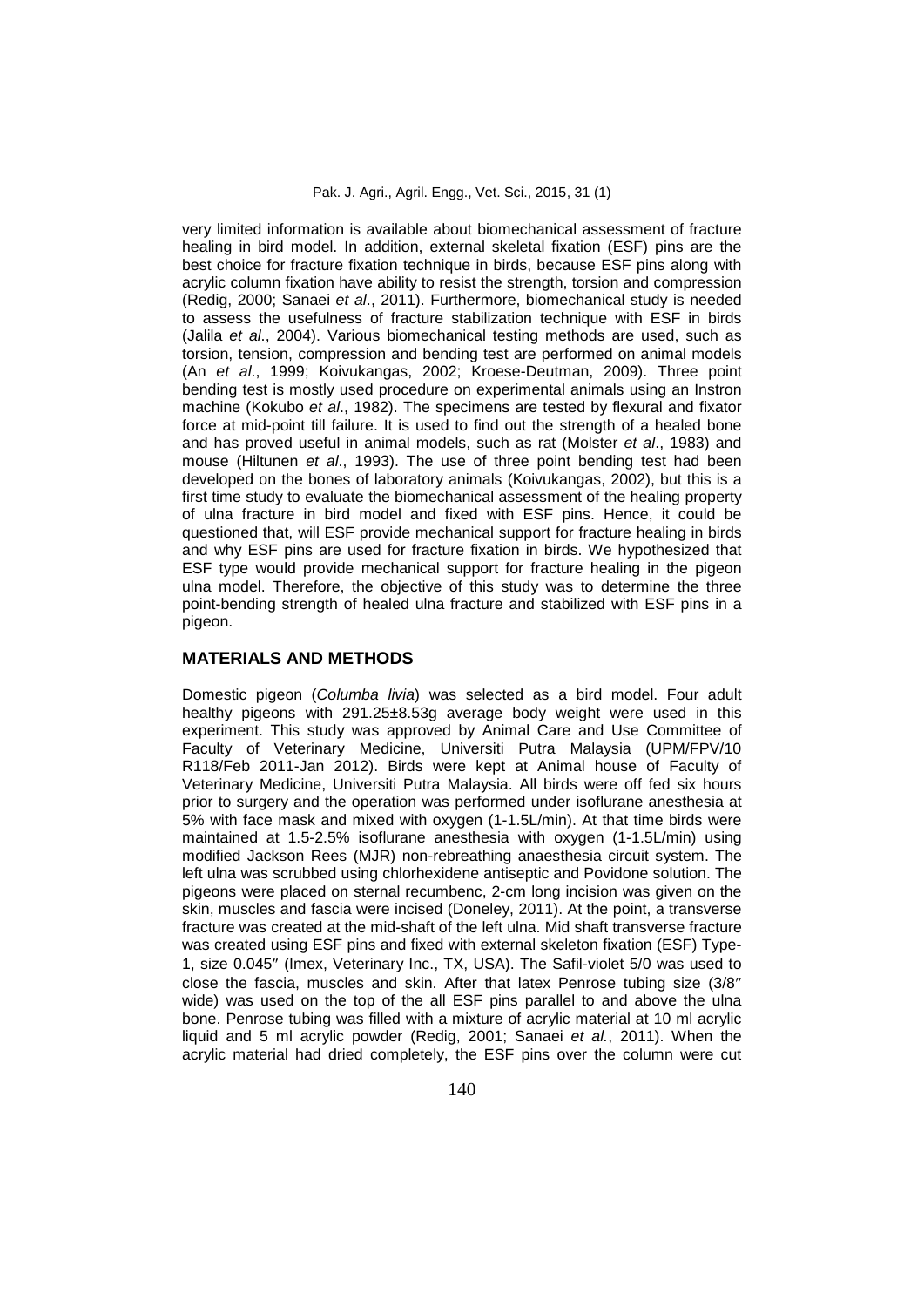using a pin cutter. Torbugesic 2mg (Fort Dodge Animal Health, USA) was injected subcutaneously once only for post-operative analgesia. Terramycin ointment was applied on the incision and the ESF pin site. The wound was covered with woven gauze sponge to prevent any infection and wing was wrapped with a figure-of-eight bandage.

### **Specimen collection**

After 12 weeks post-fracture healing, all birds were sacrificed by intravenous administration of Pentobarbital (182.0 mg, Lure Cedex, France) for biomechanical testing. After post-mortem examination, all healed ulna bones showed complete clinical union on palpation and specimens were tested for biomechanical examination. To compare with healed bone normal intact ulna bones of right side ulna were collected for negative control. The specimens were labeled and kept in sterile sealed plastic bags, separately. All bones were frozen at -19 C (Kraus *et al*., 1998; Jalila, 2002; Savaridas *et al*., 2012).

### **Three-point bending test procedure**

Specimens were un-freezed overnight in an ice cooler at room temperature and moistened in saline immersed gauze (Wander *et al.,* 2000; Jalila, 2002; Nam *et al*., 2004). Mechanical stable specimens were tested with three point bending (Van-Wettere *et al*., 2009) and this test was initially conducted on non experimental normal ulna bone of pigeons, when this method had satisfied all criteria for this test. This test was performed at the strength of material laboratory, Faculty of Engineering, Universiti Putra Malaysia. The specimens were tested using Instron machine (Model 3365) 5k capacity (Instron®, Corp, USA) associated with three-point bending flexure fixator and fixed in frames series 3300 (Figure 1). Three-point bending test of 4 pigeons left treated with ESF and four ulna not treated considered as a negative control were used to find out the maximum flexure load (N), flexure stress (strength) at maximum flexure load (MPa), flexure stress at break (Standard) MPa, and flexure strain at break (Standard) mm/mm, as per study protocol (Shuid *et al.,* 2010). This test was adopted according to the technique used by Van Wettere *et al.* (2009) in birds, Savaridas *et al.* (2012) in rats, and Koivukangas, (2002) in mice. The tubular ulna bone of 5.5 cm length and 0.2 cm wide, was mounted horizontally anteroposterior position on fixture with two supports. The three point bending (flexural force) test was applied vertically at mid -point of diaphysis of the operated left ulna at site of healed fracture with the span length of 4.5 mm and each specimen was subjected to three-point bending test at a loading speed of 0.15500 mm/sec until the specimen was broken (Kokubo *et al*., 1982; Savaridas *et al*., 2012). Bone was unloaded and examined for fracture location. Subsequently, untreated right ulna was tested for negative control (Koivukangas, 2002) to compare with left treated ulna. During performing the bending test bone failure data were generated in the computer system connected with Bluehill®, material testing software package for universal testing systems v: 2.8 (Instron®). Following threepoint bending test properties of fracture healing were calculated such as: (1)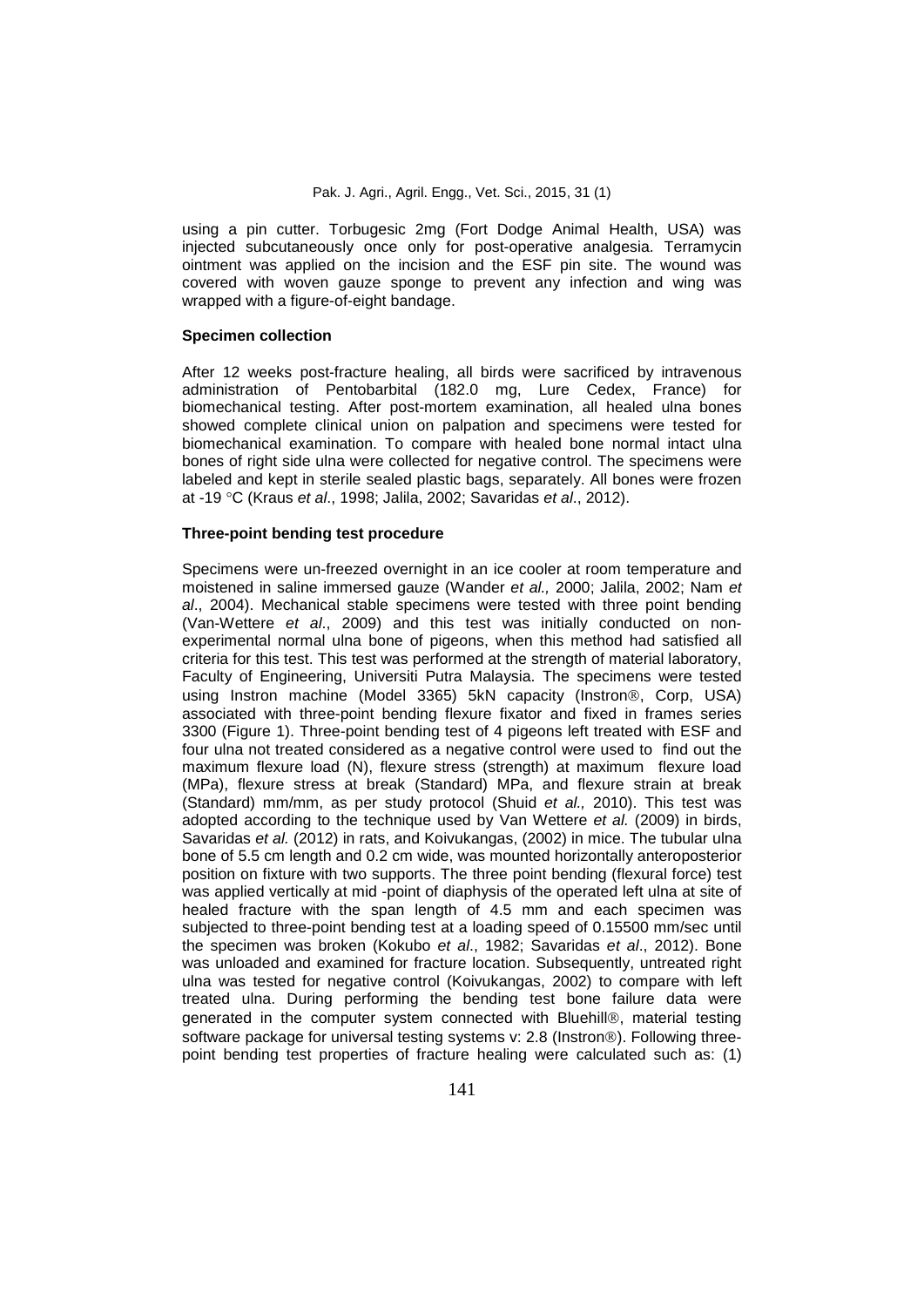#### Pak. J. Agri., Agril. Engg., Vet. Sci., 2015, 31 (1)

Maximum flexure load (N), (2) Flexure stress(strength) at maximum flexure load (MPa), (3) Flexure stress at break (Standard) MPa, and (4) Flexure strain at break (Standard) mm/mm, parameters were compared with treated left ulna with intact right ulna in pigeon model.



Figure 1.(a) Photograph showing Instron machine used for flexural testing (b) Three-point bending test and specimen bended at mid-point of ulna.

### **Statistical analysis**

Data obtained from flexure force applied for testing three-point bending test on treated left side and untreated intact-right ulna was compared. Statistical analyses were performed using SPSS v20 (IBM. Inc., USA). The *P*< 0.05 values were considered significant.

## **RESULTS AND DISCUSSION**

There was no any complication observed in birds used in this study and no any birds died post-operatively. However, all birds increased their body weight during the period of three months study. All pigeon used in this experiment had tolerated the load of external skeletal fixation pins well and half-pins provided excellent mechanical support for fracture healing. All birds were sacrificed at 12 weeks post-surgery for biomechanical evaluation. The ulna bones were palpated after postmortem and all bones found with complete clinical union at 12 weeks and all birds were moving operated wing nicely. In results, all experimental birds showed (100%) complete healing and healed ulna bones were not movable. This fracture healing showed that ESF pins along with acrylic column fixation had mechanically supported in bird fracture healing. There were notable clinical union and good bone alignment and no pin site infection also seen. The results of the various parameters showed that mean maximum flexure load (N), and mean flexure stress at maximum flexure load (MPa) were significantly higher in right intact ulna as compared to the left-treated ulna in both parameters. Furthermore, the mean values of flexure stress at break (MPa) of right intact and left-treated ulna when compared statistically were not significant at *p*> 0.064. In addition, there were no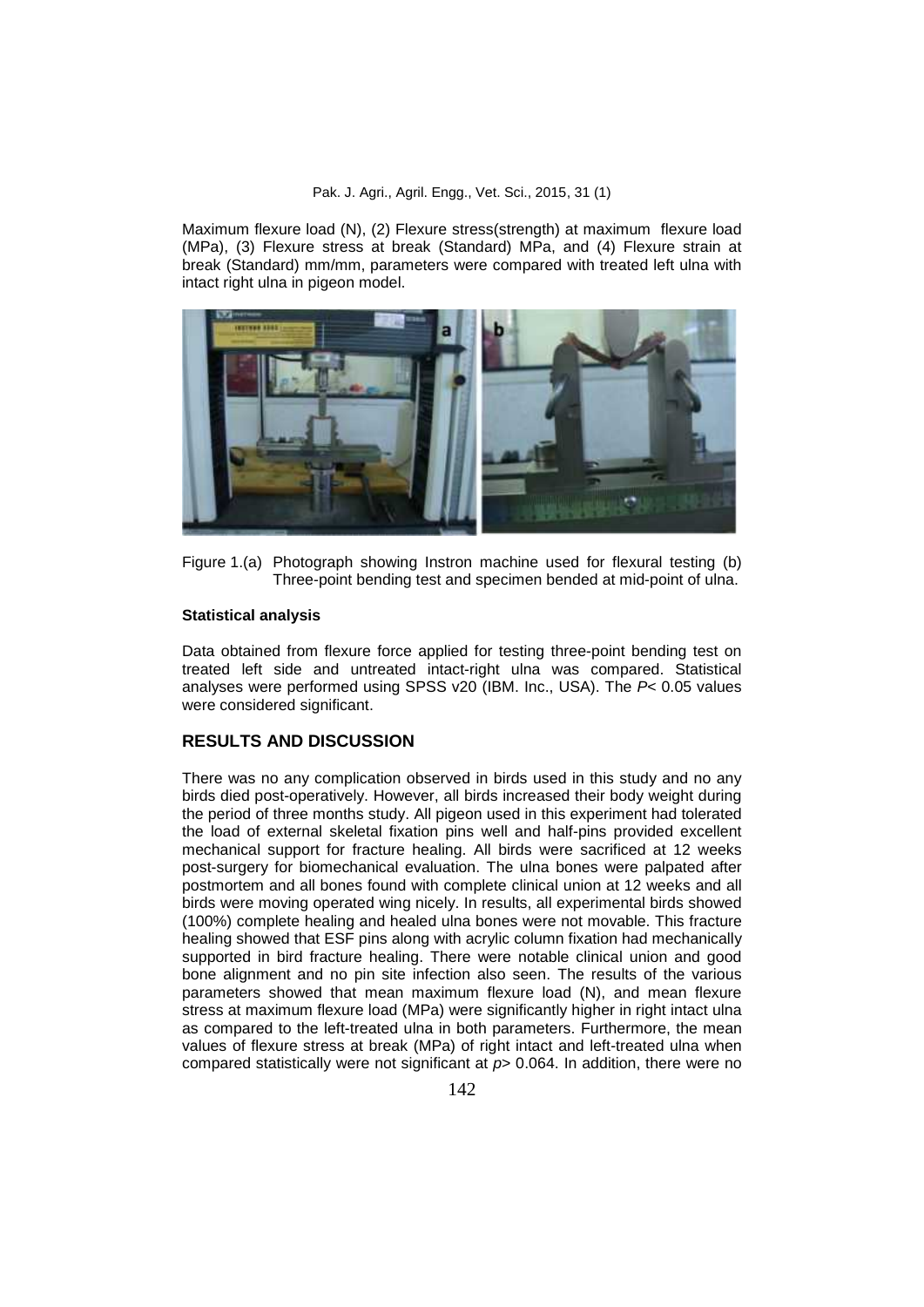significant differences at  $p$  0.312 seen in the means of flexure strain at break (mm/mm) with left- treated and right intact ulna in pigeon (Table 1). When three point bending force applied the specimen broken at mid-point at bone union upon flexure force. When tested bending force on normal intact ulna breakdown of bone occurred at higher load as compared to left operated ulna stabilized with ESF pins. The force was significantly higher in normal intact ulna than treated left ulna. The aim of this fracture study was to evaluate biomechanical properties healing of ulna fracture and to restrict the movement of broken bone during healing time, while ulna fractures were stabilized with ESF (Imex, Inc, USA) fixator type-1. In birds, fracture usually occurs due to trauma during flying and hitting to windows where radius and ulna are frequently broken (Hatt, 2008) thus, open and comminuted fractures happened (Bennett and Kuzma, 1992) and such fracture can be diagnosed by manual palpation of the wings (Hatt, 2008). The important aspect of fracture healing is return bone integrity with mechanical properties (Chao and Aro, 1991). Therefore, successful rigid stabilization of bird fracture is important to restore in this study skeletal function (Redig, 2000). However, in this study three point bending test was conducted according to Marralli *et al*. (2013). As it is the standard procedure and this test was carried out using a universal testing instron machine. However, bending test has been proved a sensitive test for mechanical properties of fracture healing in many animal models (Molster *et al*., 1983; Hiltunen *et al*., 1993). Three point bending test was used in this study because this test provides helpful information for properties of fracture healing (Walsh *et al*., 1997). However, three point bending test was conducted as it is commonly used to confirm the bone healing. Therefore, following biomechanical parameter such as flexural strength is considered useful in determining the bending strength of fractured bones (Comelekoglu *et al*., 2007). Mechanical integrity of the skeletal system is important because it provides structural support for fracture healing (Reddy *et al*., 2001; Liebschner, 2004).

Similarly, maximum flexure load is commonly used parameter to determine compressive strength until a fracture happens on bone (Comelekoglu *et al*., 2007). However, mechanically bone fragility could be replaced by developing bone strength (flexure force and stress) and by reducing brittleness (flexure strain) at break of bone (Turner, 2002). In present study, there was significant increase in maximum flexure load (N) and flexure stress at maximum flexure load (MPa) in right intact ulna as compared to fractured healed left ulna, which was stabilized with ESF pins in same bird. This was also in agreement with Estai *et al*. (2012). They reported that control group had significant improvement for bone strength than treated with calcium group in rat study. It was found that mechanical stabilization of fractured bone is important in clinical cases (Fu *et al*., 2009). This shows that bone strength is the important determinant for restoration of bone integrity. Thus, stabilization of fracture with ESF had improved the bone strength and provided biomechanical effectiveness. However, in present study, there was no significant difference observed in the flexure stress at break (MPa) and flexure strain at break (mm/mm) in intact right and treated left ulna. This study finding is in agreement with results of Estai *et al*. (2012) where they described that strain is reciprocal to brittleness remained dependable in rat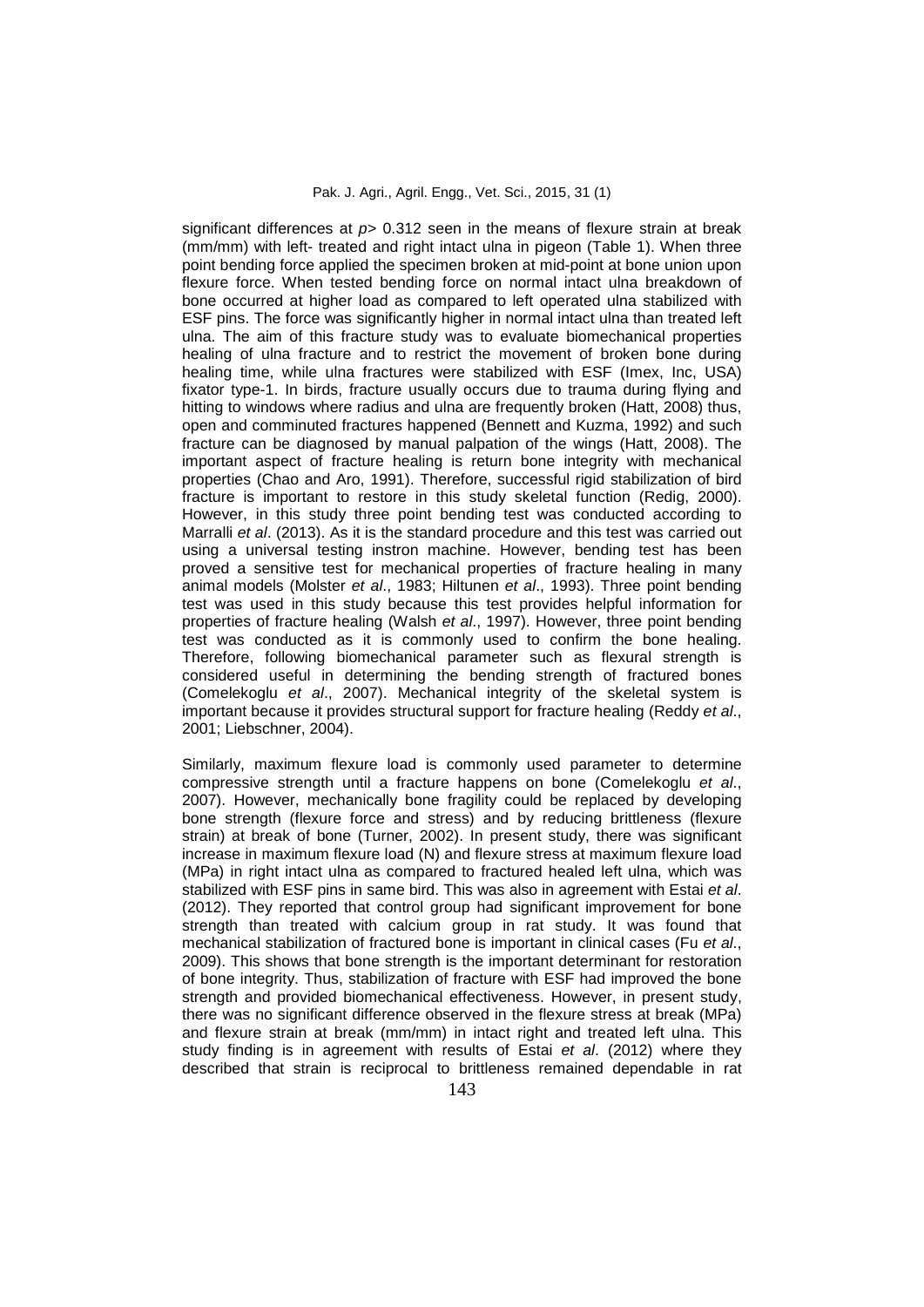experiment. The results of this experiment revealed that right non-operated ulna have good bending characteristics than the left operated ulna healed fracture after 12 weeks of surgery. Milton, (1985) showed that transverse fracture presents bending and rotation force and comminuted fractures are prone to rotation, bending and compression force are the problems. Furthermore, another problem is that birds have thin and brittle cortex (Bennet and Kuzma, 1992), which has less holding power to hold the load of fixation devices (Olsen *et al.*, 2000). Whereas, special concern must be taken while device fixation (Bennet and Kuzma, 1992). Therefore, in present study an ESF half pin (Imex, Inc, USA) played an important role in providing superior bone holding strength and was well accepted by all birds (Altman *et al.,* 1997). This technique is useful and no adverse effects were observed on birds (Bennett and Kuzma, 1992). ESF supports faster fracture healing with minimal callus formation and devices were almost tolerated by many birds. In birds, cortical bone is thin and breakable because of high calcium contents which decrease the tensile strength (Farner and King, 1972). James *et al*. (1978) pointed out that medullary type bones heal faster than air-filled bones in birds. Similarly, in this study results also proved good bone healing in medullary bone like ulna in pigeons. Meanwhile, in the present study, ESF pins used in birds had no problem and advanced the fracture healing. Its main advantage is that ESF pins are small size 0.045", adjustable and connected with external acrylic bar for mechanical support (Redig, 2001). Lewallen *et al.* (1984) compared the bone plates and ESF in dog model and reported that ESF provided less bending stiffness after 120 days. However, in our study 12 weeks post-surgery found that ESF had provided good bending stiffness in bird ulna. Redig (1983) considered that the disadvantage of ESF is that it is expensive, but safe for fracture treatment in birds. In this study, ESF half-pins were connected with light acrylic column and similarly, Jalila (2002) and Sanaei *et al*. (2011) used an acrylic mixture for ESF pin holding in birds. Based on the results, ESF used for bone fracture treatment provided complete clinical union and best mechanical stability.

| Parameters                                          | Treated Left Ulna   | <b>Right Ulna</b>      | p-value |
|-----------------------------------------------------|---------------------|------------------------|---------|
| Maximum flexure load (N)                            | $46.96^a \pm 11.30$ | 57.69 $^{\rm b}$ ±6.67 | 0.014   |
| Flexure stress at<br>maximum load<br>(Standard) MPa | $27.09^a \pm 6.52$  | $33.28^{b}$ ± 3.85     | 0.014   |
| Flexure stress at break<br>(Standard)-MPa           | $29.55^{NS}$ ±1.55  | $35.68^{NS}$ + 3.99    | 0.064   |
| Flexure strain at break<br>(Standard) mm/mm         | $0.44^{N}S + 0.05$  | $0.68NS \pm 0.60$      | 0.312   |

Table 1. Three-point bending test of fracture healed ulna compared with normal intact ulna in pigeon.

 $a$ , b. Values within row with different superscripts are significant at p<0.05. <sup>ns</sup>. Nonsignificant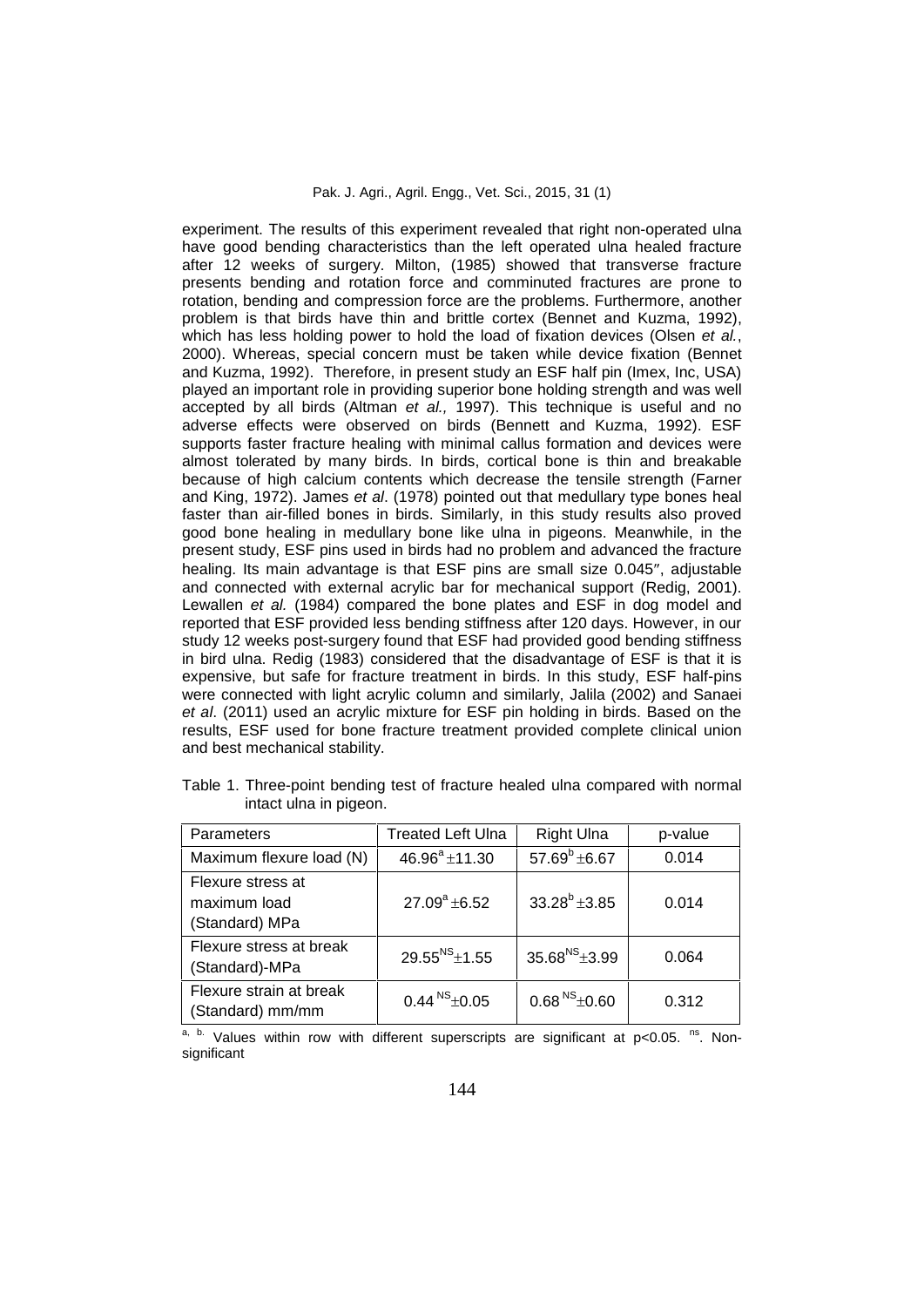Pak. J. Agri., Agril. Engg., Vet. Sci., 2015, 31 (1)

### **CONCLUSION**

The results of this experiment indicate that ESF pins had provided good bending strength after 12 weeks fracture fixation in pigeons. It is concluded that ESF technique would be suitable for fracture stabilization in pigeon and further studies on more birds are suggested to determine biomechanical properties of the fracture healing process.

### **ACKNOWLEDGEMENT**

We are thankful to Dr. Jalila Abu, Assoc Professor, Faculty of Veterinary Medicine, Universiti Putra Malaysia for her kind cooperation and providing financial support for this study on pigeons.

### **REFERENCES**

Altman, R. B., S. L. Clubb, R. A. Dorrestein and Queensberry. 1997. AviMed. and Surg. Philadelphia. W. B. Saunders. pp. 733-766.

An, Y., R. Friedman and R. Draughn. 1999. Animal models of bone fracture or osteotomy. *In:* Y. H. An, and R. J. Friedman (Eds.). Anim mod in Ortho Res.. CRC Press LLC, Boca Raton. pp. 197-217.

Bennett, R. A. 1997. Orthopedic surgery. *In*: Altman, R. B., Clubb, S. L., Dorrestein, G. M. and K. Queensberry, (eds.) Avi Med and Surg. W. B. Saunders. pp. 733-766.

Bennett, R. A. and A. B. Kuzma. 1992. Fracture management in birds. J. Zoo Wild Med., 23 (1): 5-38.

Comelekoglu, U., S. Bagis, S. Yalin, O. Ogenler, A. Yildiz and N. O. Sahin. 2007. Biomechanical evaluation in osteoporosis: ovariectomized rat model. Clinical Rheumat, 26 (3): 380-384.

Estai, M. A., F. Suhaimi, A. N. Shuid, S. Das, S. Abdullah and N. Soelaiman. 2012. Biomechanical evaluation of fracture healing following administration of Piper sarmentosum in ovariectomised rats. Afri. J. Pharma., 6 (3): 144-147.

Farner, D. S. and J. R. King. 1972. Avian Biology. New York, Academic press.

Fu, L., T. Tang, Y. Miao, Y. Hao and K. Dai. 2009. Effect of 1, 25-dihydroxy vitamin D on fracture healing and bone remodeling in ovariectomised rat femora, Bone, 44 (5): 893-898.

Hatt. 2008. Hard tissue surgery. *In:* Chitty, J. and Lierz, M.BSAVA manual of raptors, pigeons and passerine birds. British Sm Anim. Vet. Associ. pp. 157-175.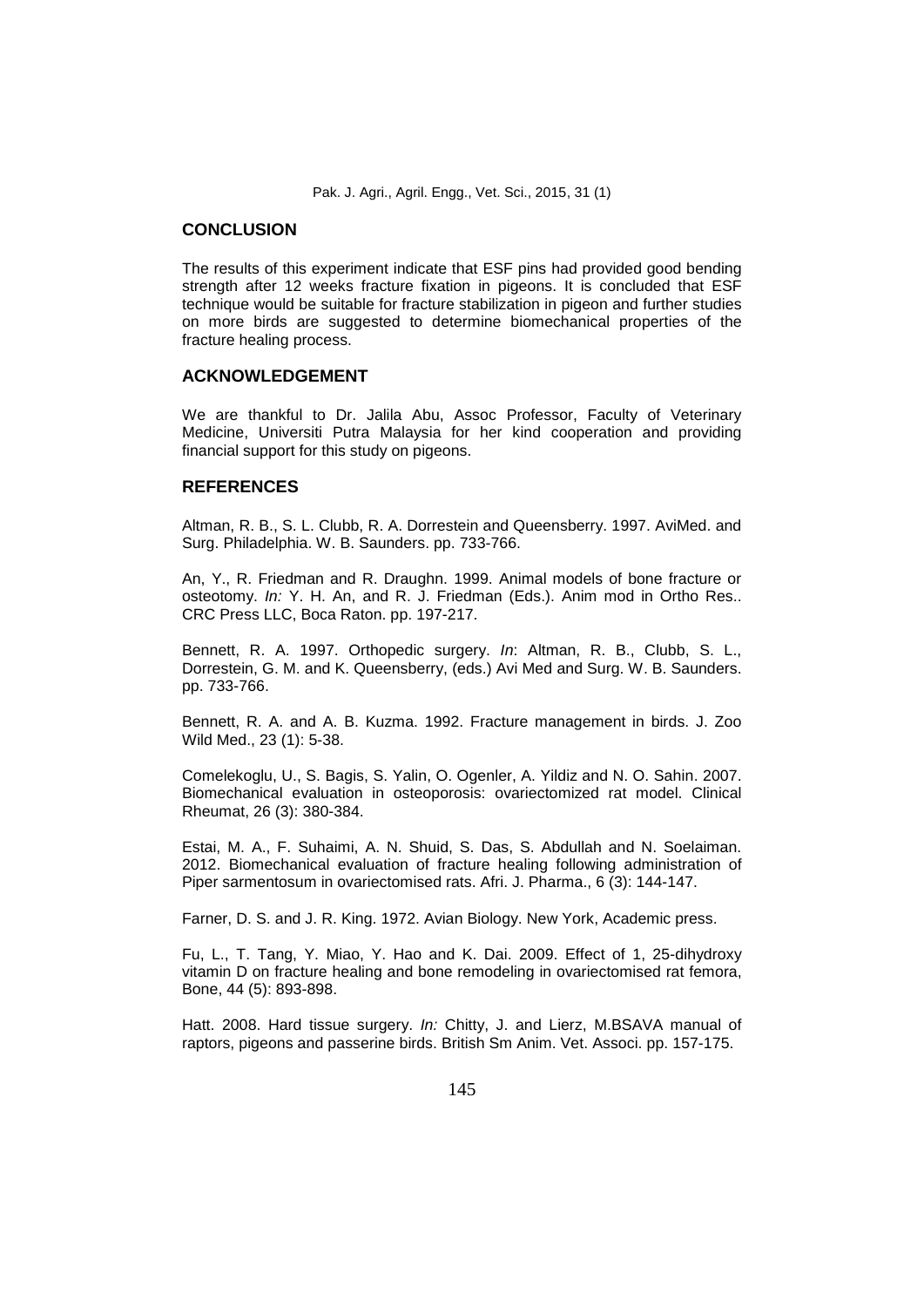Hiltunen, A., E. Vuorio and H. T. Aro, 1993. A standardized experimental fracture in the mouse tibia. J. Orthop. Res., 11 (2): 305-312.

Jalila, A. 2002. Evaluation of the effects of Intramuscular Implantation of Avian Demineralized Bone Matrix (ADBM) and the Use of ADBM in Created Ulna Defects Managed by the Intramedullary Pin-External Skeletal Fixator (IM-ESF) Tie-in Technique in Pigeons. Unpublished doctoral dissertation. University of Minnesota, USA.

Jalila, A., P. T. Redig, L. J. Wallace, T. Ogema, J. E. Bechtold and L. Kidder. 2004. The effect of chicken, pigeon, and turkey demineralized bone matrix (DBM) implanted in ulnar defects fixed with the intramedullary-external skeletal fixator (IM-ESF) tie-in pigeons (*Columba livia*): histological evaluations. The Med. J. Malay, 59: 125-126.

James Jr, A. E., G. R. N. Lat and M. Bush. 1978. The use of xeroradiographic imaging to evaluate fracture repair in avian species. Skelet Radiol., 2 (3): 161- 168.

Koivukangas, A. 2002. Effects of long-term clodronate administration on bone and on fracture healing in rat, with special reference to methodological aspects. Unpublished doctoral dissertation. University of Oulu.

Kokubo, T., M. Shigematsu, Y. Nagashima, M. Tashiro, T. Nakamura and T. Yamamuro. 1982. Apatite- and Wollastonite-Containg Glass-Ceramics for Prosthetic Application. Bullet. Instit. for Chemi. Res. Kyoto University, 60 (3-4): 260-268.

Lewallen, D., E. Chao, R. Kasman and P. Kelly. 1984. Comparison of the effects of compression plates and external fixators on early bone-healing. J. Bone Joint Surg., 66 (7): 1084-1091.

Liebschner, M. A. 2004. Biomechanical considerations of animal models used in tissue engineering of bone. Biomaterials, 25 (9): 1697-1714.

Marrelli, M., C. Maletta, F. Inchingolo, M. Alfano and M. Tatullo. 2013. Three- Point bending tests of Zirconia Core/Veneer ceramics for Dental Restorations. Int. J. Dent., pp. 1-5.

Milton, J. L. 1985. Principles of fracture treatment and bone healing.13<sup>th</sup> Annual Veterinary. Surgery Forum-Avian Surg. pp. 91-96.

Molster, A. O., N. R. Gjerdet, A. Alho and G. Bang. 1983. Fracture healing after rigid intramedullary nailing in rats. Acta Orthopaedica, 54 (3): 366-373.

Nam, E. K., M. Makhsous, J. Koh, M. Bowen, G. Nuber and L. Q. Zhang. 2004. Biomechanical and histological evaluation of osteochondral transplantation in a rabbit model. The Am. J. Sports Med., 32 (2): 308-316.